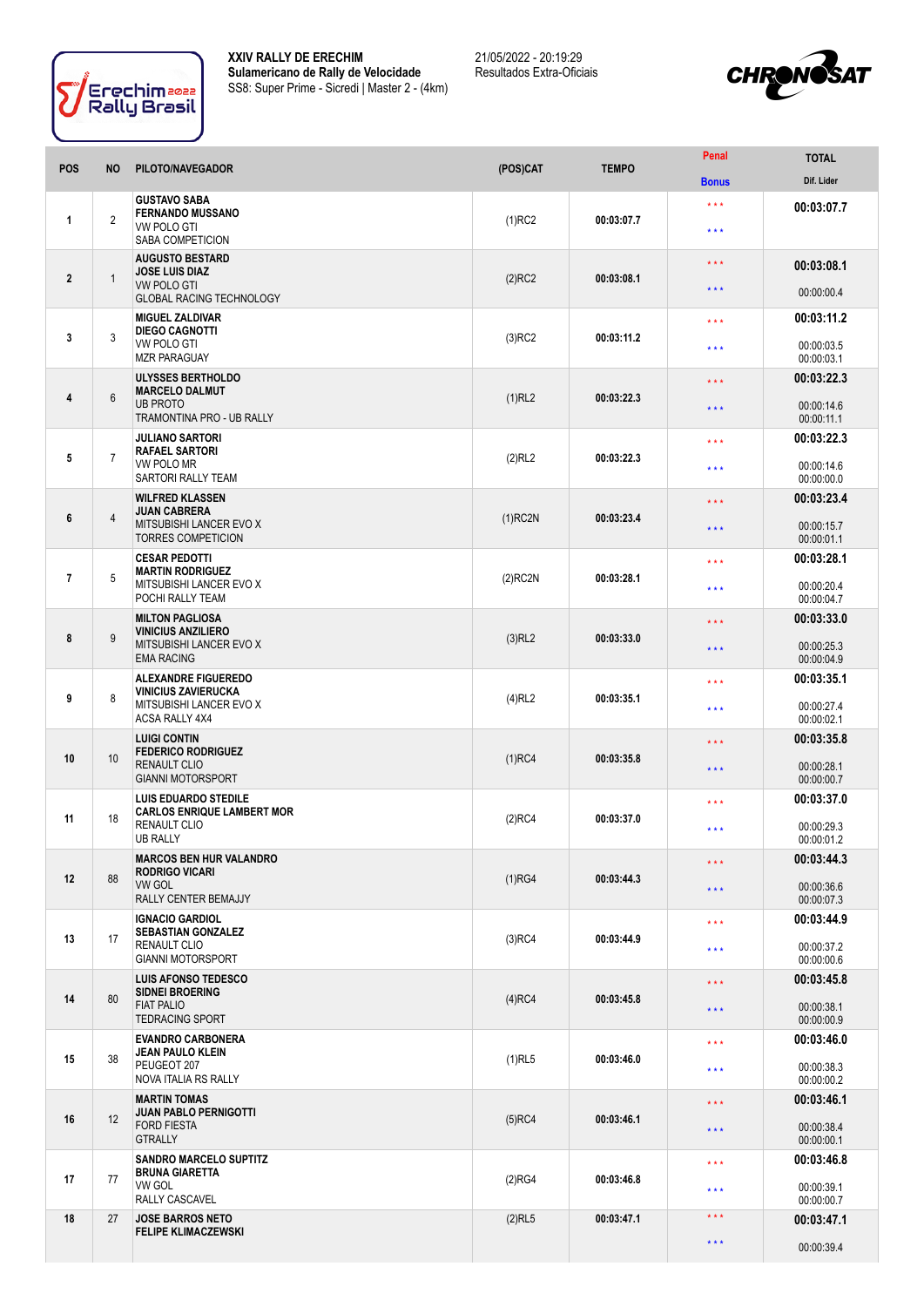|    |     | VW UP<br><b>ARTESANI</b>                                                                                 |                      |            |                         | 00:00:00.3               |
|----|-----|----------------------------------------------------------------------------------------------------------|----------------------|------------|-------------------------|--------------------------|
|    | 24  | <b>MAURICIO JAROZESKI</b>                                                                                | (3)RG4               | 00:03:47.2 | * * *                   | 00:03:47.2               |
| 19 |     | <b>JOAO REMOR</b><br>VW GOL<br>PANAMBI RALLY TEAM                                                        |                      |            | * * *                   | 00:00:39.5<br>00:00:00.1 |
|    |     | <b>RODRIGO FIALHO</b>                                                                                    |                      |            | $\star\star\star$       | 00:03:47.4               |
| 20 | 14  | <b>RODRIGO ARBIZA</b><br><b>RENAULT CLIO</b><br><b>GIANNI MOTORSPORT</b>                                 | $(6)$ RC4            | 00:03:47.4 | * * *                   | 00:00:39.7<br>00:00:00.2 |
|    |     | <b>VANDERLEI CARMINATTI</b>                                                                              |                      |            | * * *                   | 00:03:47.9               |
| 21 | 21  | <b>MARCO MARINI</b><br>CHEVROLET CELTA<br><b>RC RACING - PNEUBEST</b>                                    | (1)RL4<br>00:03:47.9 |            | * * *                   | 00:00:40.2<br>00:00:00.5 |
|    |     | <b>FERNANDO SOLIMANN</b><br><b>FELIPE SOLIMANN</b>                                                       |                      |            | $***$                   | 00:03:49.1               |
| 22 | 30  | <b>FORD KA</b><br><b>SOLIMANN RACING</b>                                                                 | (1)RG3<br>00:03:49.1 |            | * * *                   | 00:00:41.4<br>00:00:01.2 |
|    |     | <b>ALAN CARDOSO</b><br><b>CASSIO NAVARINI</b>                                                            |                      |            | * * *                   | 00:03:51.1               |
| 23 | 34  | <b>FIAT PALIO</b><br>PANAMBI RALLY TEAM                                                                  | (2)RG3               | 00:03:51.1 | * * *                   | 00:00:43.4<br>00:00:02.0 |
|    |     | <b>VICTOR CORREA</b><br><b>MAICOL SOUZA</b>                                                              |                      |            | * * *                   | 00:03:51.2               |
| 24 | 19  | PEUGEOT 207<br><b>UNIFENAS - RT1</b>                                                                     | $(3)$ RL5            | 00:03:51.2 | * * *                   | 00:00:43.5<br>00:00:00.1 |
|    |     | <b>RAFAEL CABELLO</b><br><b>RAFAEL KARPINSKI</b>                                                         |                      |            | * * *                   | 00:03:52.0               |
| 25 | 217 | VW GOL<br>AFA NO RALLY GAUCHO                                                                            | $(1)$ RG5            | 00:03:52.0 | * * *                   | 00:00:44.3<br>00:00:00.8 |
|    |     | <b>WENDELL SIMIONI</b><br><b>GILSON ROCHA</b><br>PEUGEOT 207<br>BRASCAL - CARAGGIO - LIMESTONE           |                      |            | ***                     | 00:03:57.4               |
| 26 | 22  |                                                                                                          | (2)RL4               | 00:03:57.4 | * * *                   | 00:00:49.7<br>00:00:05.4 |
|    |     | <b>MARCOS DEBIEN</b><br><b>LEONARDO CARBONERA</b><br>VW UP<br>PROMACCHINA MOTORSPORT                     |                      |            | * * *                   | 00:03:58.0               |
| 27 | 33  |                                                                                                          | $(4)$ RL5            | 00:03:58.0 | * * *                   | 00:00:50.3<br>00:00:00.6 |
|    | 69  | <b>CESAR VALANDRO</b><br><b>LUCIVANE BALENA</b><br><b>FIAT PALIO</b><br>RALLY CENTER BEMAJJY             | $(2)$ RG5            | 00:03:59.6 | $***$                   | 00:03:59.6               |
| 28 |     |                                                                                                          |                      |            | * * *                   | 00:00:51.9<br>00:00:01.6 |
|    |     | <b>GUNTER HINKELMANN</b><br><b>ANDRE F MUNIZ ALVES</b><br><b>RENAULT SANDERO</b><br>POMBO 27 RACING      | $(3)$ RL4            | 00:03:59.9 | * * *                   | 00:03:59.9               |
| 29 | 23  |                                                                                                          |                      |            | ***                     | 00:00:52.2<br>00:00:00.3 |
|    | 15  | <b>CARLOS ALBERTO CATIVELLI</b><br><b>TOMAS GABRIEL ALVAREZ</b><br><b>VW GOL</b><br>CHIAVAZZA RALLY TEAM | $(7)$ RC4            | 00:04:06.3 | $\star\star\star$       | 00:04:06.3               |
| 30 |     |                                                                                                          |                      |            | * * *                   | 00:00:58.6<br>00:00:06.4 |
|    | 28  | <b>TIAGO KLIMACZEWSKI</b><br><b>JOSIANE KLIMACZEWSKI</b><br><b>FIAT PALIO</b><br>PANAMBI RALLY TEAM      | $(3)$ RG5            | 00:04:07.3 | * * *                   | 00:04:07.3               |
| 31 |     |                                                                                                          |                      |            | $***$                   | 00:00:59.6<br>00:00:01.0 |
|    | 95  | <b>LUCIANO CASSOL</b><br><b>MARLON ZILL</b><br><b>FIAT PUNTO</b><br><b>SCORPUS RALLY</b>                 | (3)RG3               |            | $***$                   | 00:04:08.5               |
| 32 |     |                                                                                                          |                      | 00:04:08.5 | * * *                   | 00:01:00.8<br>00:00:01.2 |
|    | 47  | <b>FELIPE KRINDGES</b><br><b>IGOR MARCANTI</b><br><b>VW GOL</b><br>AFA NO RALLY GAUCHO                   |                      |            | * * *                   | 00:04:27.5               |
| 33 |     |                                                                                                          | $(4)$ RG3            | 00:04:27.5 | * * *                   | 00:01:19.8<br>00:00:19.0 |
|    | 239 | <b>CLAUDIO ROSSI</b><br><b>EDUARDO TONIAL</b><br>MITSUBISHI LANCER EVO X<br><b>SCUDERIA ROSSI RALLY</b>  |                      |            | 00:03:00.0              | 00:06:35.1               |
| 34 |     |                                                                                                          | $(5)$ RL2            | 00:03:35.1 | $\star\star\star$       | 00:03:27.4<br>00:02:07.6 |
|    | 11  | <b>MAURICIO NEVES</b><br><b>LEANDRO FERRARINI</b><br>VW GOL<br>PROMACCHINA MOTORSPORT                    | $(4)$ RL4            | 00:03:35.8 | 00:10:00.0              | 00:13:35.8               |
| 35 |     |                                                                                                          |                      |            | $\star$ $\star$ $\star$ | 00:10:28.1<br>00:07:00.7 |
|    | 16  | <b>RAUL MARCELO FAGUNDEZ</b><br><b>NESTOR ORTEGA</b><br>PEUGEOT 307<br>RAUL MARCELO FAGUNDEZ             | $(8)$ RC4            |            | 00:10:00.0              | 00:13:35.8               |
| 36 |     |                                                                                                          |                      | 00:03:35.8 | $\star\star\star$       | 00:10:28.1<br>00:00:00.0 |
|    |     | <b>ANDRE ALLEGRETTI</b><br><b>RAMIRO AYALA</b><br><b>HONDA CIVIC</b><br>FAZENDA VO CAETANO               | $(9)$ RC4            |            | 00:10:00.0              | 00:13:35.8               |
| 37 | 113 |                                                                                                          |                      | 00:03:35.8 | $\star$ $\star$ $\star$ | 00:10:28.1<br>00:00:00.0 |
| 38 | 29  | <b>RANGEL SEGATTI</b><br><b>LEANDRO PICOLI</b>                                                           | $(4)$ RG5            | 00:03:44.9 | 00:10:00.0              | 00:13:44.9               |
|    |     |                                                                                                          |                      |            | $\star\star\star$       | 00:10:37.2               |